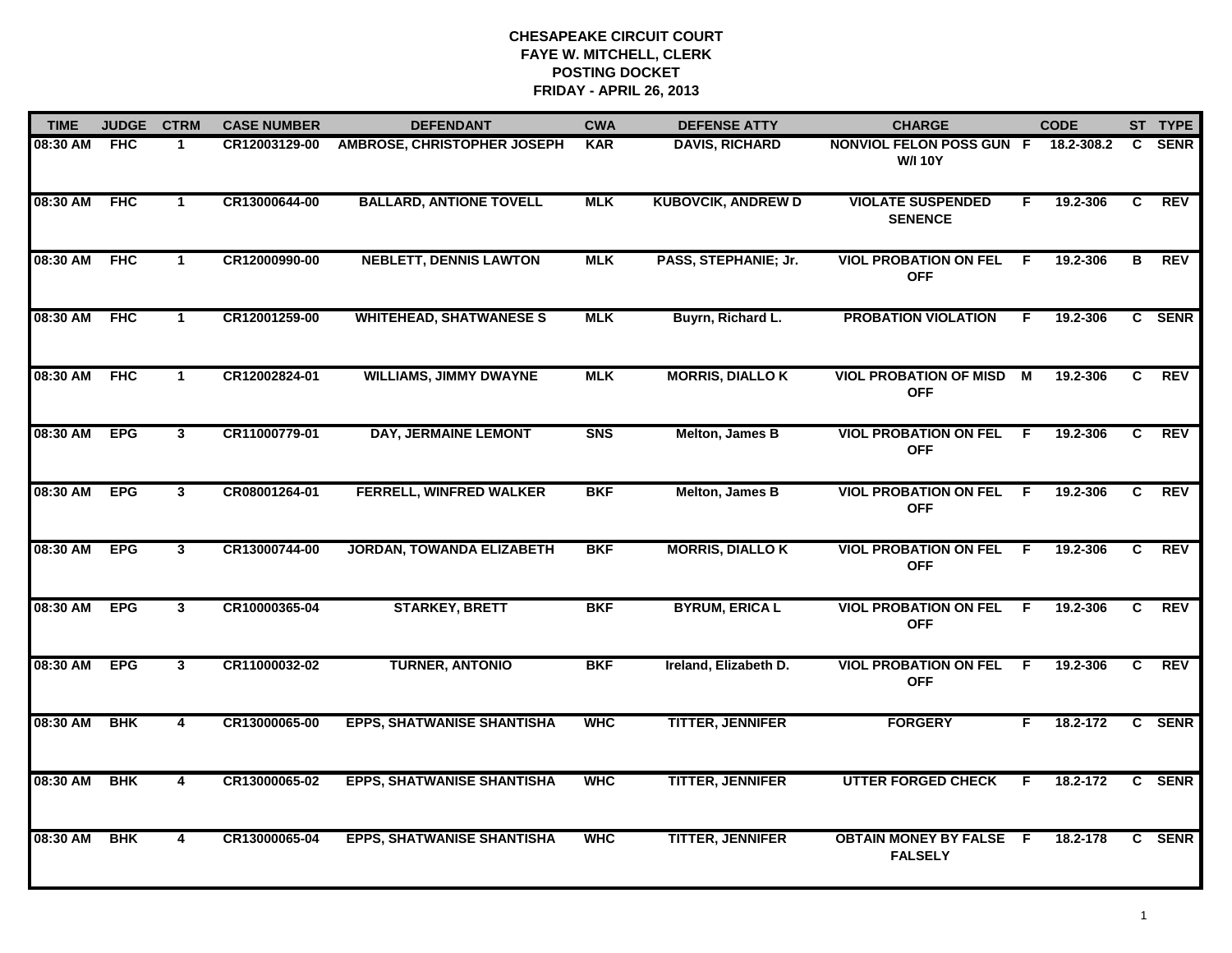| <b>TIME</b>  | <b>JUDGE</b> | <b>CTRM</b>             | <b>CASE NUMBER</b> | <b>DEFENDANT</b>                  | <b>CWA</b> | <b>DEFENSE ATTY</b>       | <b>CHARGE</b>                                             |                | <b>CODE</b>    |              | ST TYPE       |
|--------------|--------------|-------------------------|--------------------|-----------------------------------|------------|---------------------------|-----------------------------------------------------------|----------------|----------------|--------------|---------------|
| 08:30 AM     | <b>BHK</b>   | 4                       | CR12003038-00      | <b>FORTNER, MELISSA R</b>         | <b>WHC</b> | TITTER, JENNIFER          | <b>OBTAIN CREDIT CARD NO</b><br><b>LARCENY</b>            | F.             | 18.2-192       | C.           | <b>SENR</b>   |
| 08:30 AM     | <b>BHK</b>   | $\overline{\mathbf{4}}$ | CR12003038-02      | <b>FORTNER, MELISSA R</b>         | <b>WHC</b> | <b>TITTER, JENNIFER</b>   | <b>ID THEFT: ID TO DEFRAUD</b><br>$= $200$                | M              | 18.2-186.3     | C            | <b>SENR</b>   |
| 08:30 AM     | <b>BHK</b>   | 4                       | CR12003038-03      | <b>FORTNER, MELISSA R</b>         | <b>WHC</b> | <b>TITTER, JENNIFER</b>   | <b>CREDIT CARD FRAUD</b>                                  | М              | 18.2-195       |              | C SENR        |
| 08:30 AM     | <b>BHK</b>   | 4                       | CR12003038-04      | <b>FORTNER, MELISSA R</b>         | <b>WHC</b> | <b>TITTER, JENNIFER</b>   | <b>CREDIT CARD FRAUD &lt;\$200 M</b><br>IN <sub>6</sub> M |                | 18.2-195       |              | C SENR        |
| 08:30 AM     | <b>BHK</b>   | 4                       | CR10001295-01      | JOHNSON, LARRY DONNELL; JR        | <b>AEP</b> | Ireland, Elizabeth D.     | <b>VIOL PROBATION ON FEL</b><br><b>OFF</b>                | F.             | 19.2-306       | C            | <b>REV</b>    |
| 08:30 AM RDS |              | 6                       | CR09000066-01      | <b>DAVIS, SAMONE ANTANETTE</b>    | <b>AEJ</b> | <b>MORRIS, DIALLOK</b>    | <b>VIOL PROBATION ON FEL F</b><br><b>OFF</b>              |                | 19.2-306       | $\mathbf{c}$ | REV           |
| 08:30 AM     | <b>RDS</b>   | 6                       | CR12002576-00      | <b>EPPS, GREGORY FITZGERALD</b>   | <b>ANM</b> | LaBounty, Oksana V        | <b>ASSAULT &amp; BATTER-FAMILY F</b>                      |                | 18.2-57.2      | C.           | <b>SENR</b>   |
| 08:30 AM     | <b>RDS</b>   | 6                       | CR12002162-00      | <b>HOWARD, DAIMEON</b>            | <b>AEJ</b> | <b>BLACK, HUGH E; III</b> | <b>DUI-3RD</b>                                            |                | $F$ C.18.2-266 |              | C SENR        |
| 08:30 AM     | <b>RDS</b>   | 6                       | CR12002162-01      | <b>HOWARD, DAIMEON</b>            | <b>AEJ</b> | <b>BLACK, HUGH E; III</b> | <b>OPER SUSP/REVOKE</b>                                   | М              | 18.2-272       |              | C SENR        |
| 08:30 AM     | <b>RDS</b>   | 6                       | CR12003120-00      | <b>JACKSON, JOSEPH A RLINGTON</b> | <b>AEJ</b> | <b>BRAGG, LAURENCE D</b>  | <b>PWID MARIJUANA</b>                                     | F.             | 18.2-248.1     |              | <b>B</b> SENR |
| 08:30 AM     | <b>RDS</b>   | 6                       | CR12002043-00      | <b>REEVES, TAYLOR</b>             | <b>CPO</b> | Cronin, Eric T.           | <b>ASSAULT AND BATTER</b>                                 | $\overline{M}$ | $46 - 3$       | В            | <b>UA</b>     |
| 09:30 AM     | <b>BHK</b>   | $\mathbf{2}$            | CR12000043-01      | <b>GAYNOR, DWAYNE MICHAEL</b>     |            |                           | <b>VIOL PROBATION ON FEL</b><br><b>OFF</b>                | F.             | 19.2-306       |              | C ADAT        |
| 09:30 AM     | <b>BHK</b>   | $\mathbf{2}$            | CR13000623-00      | <b>HOWARD, ERWIN DEXTER</b>       | <b>ASA</b> | <b>NESKIS, GEORGE</b>     | <b>POSS SAWED-OFF</b><br><b>SHOTGUN/RIFLE</b>             | F.             | 18.2-300       |              | <b>B</b> ADAT |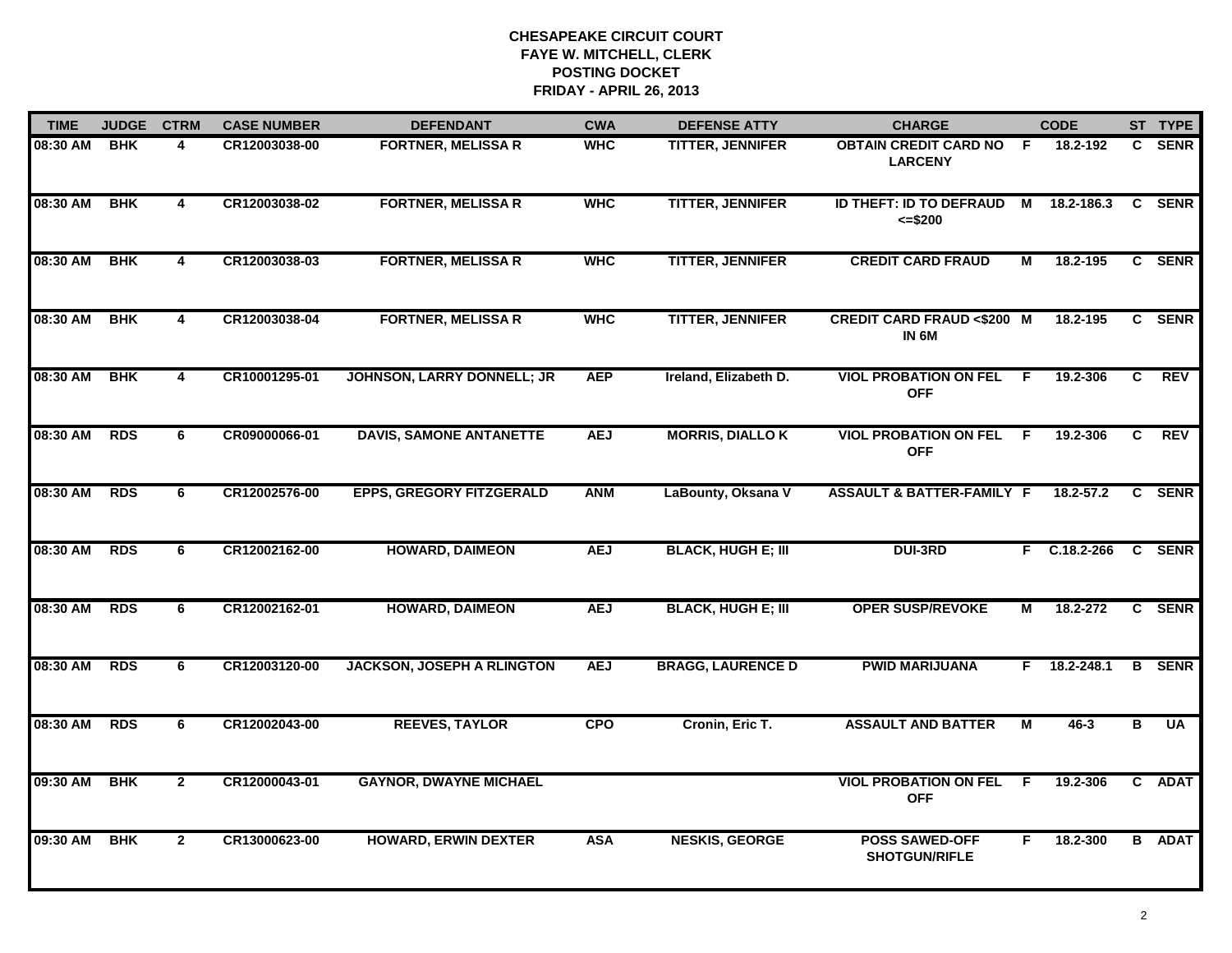| <b>TIME</b> | <b>JUDGE</b> | <b>CTRM</b>    | <b>CASE NUMBER</b> | <b>DEFENDANT</b>                 | <b>CWA</b>  | <b>DEFENSE ATTY</b>     | <b>CHARGE</b>                                       |    | <b>CODE</b>         |    | ST TYPE       |
|-------------|--------------|----------------|--------------------|----------------------------------|-------------|-------------------------|-----------------------------------------------------|----|---------------------|----|---------------|
| 09:30 AM    | <b>BHK</b>   | $\overline{2}$ | CR13000623-01      | <b>HOWARD, ERWIN DEXTER</b>      | <b>ASA</b>  | <b>NESKIS, GEORGE</b>   | <b>CONSPIRE DISTRIBUTE</b><br><b>MARIJUANA</b>      |    | F 18.2-248.1        | B  | <b>ADAT</b>   |
| 09:30 AM    | <b>BHK</b>   | $\overline{2}$ | CR09002807-01      | <b>JONES, DANNY BAKER</b>        |             |                         | <b>VIOL PROBATION ON FEL</b><br><b>OFF</b>          | F. | 19.2-306            |    | C ADAT        |
| 09:30 AM    | <b>BHK</b>   | $\mathbf{2}$   | CR13000688-01      | <b>LITTLE, APRIL MARIE</b>       |             |                         | <b>NO CITY ANIMAL LICENSE</b>                       | M  | 10-62               |    | S ADAT        |
| 09:30 AM    | <b>BHK</b>   | $\mathbf{2}$   | CR13000393-00      | <b>MOORE, JUNIUS ALONZO; JR</b>  |             |                         | <b>VIOL PROBATION ON FEL</b><br><b>OFF</b>          | -F | 19.2-306            |    | C ADAT        |
| 09:30 AM    | <b>BHK</b>   | $\mathbf{2}$   | CR11000817-03      | <b>TAYLOR, ZITA CHEREE</b>       |             | <b>KORSLUND, ERIC</b>   | <b>VIOL PROBATION ON FEL</b><br><b>OFF</b>          | F. | 19.2-306            | C. | <b>TBS</b>    |
| 10:00 AM    | <b>FHC</b>   | $\mathbf{1}$   | CR13000988-00      | <b>BROWN, ANDREA M</b>           | <b>NONE</b> | <b>TITTER, JENNIFER</b> | <b>BAIL-APPEAL CONDITN OF O</b><br><b>RELEASE</b>   |    | 19.2-124            |    | C BOND        |
| 10:00 AM    | <b>FHC</b>   | $\mathbf{1}$   | CR12002903-00      | <b>CHRISTIE, MICHAEL ANTHONY</b> | <b>ASA</b>  | Winn, A Robinson        | <b>LARCENY 3+ OFF</b>                               | F  | 18.2-96             |    | <b>B</b> TRYL |
| 10:00 AM    | <b>FHC</b>   | $\mathbf{1}$   | CR05003825-00      | <b>HARRIS, SHAWNTA LAMONT</b>    | <b>AHM</b>  | <b>MARK T. DEL DUCA</b> | <b>PWID COCAINE - 3RD</b><br><b>OFFENSE</b>         |    | $F = 18.2 - 248(C)$ | C  | <b>ROL</b>    |
| 10:00 AM    | <b>FHC</b>   | $\mathbf 1$    | CR13000383-00      | <b>WEBB, BRIAN P</b>             | <b>ASA</b>  | Black, Hugh E; III      | <b>DUI-2ND</b>                                      | М  | B.18.2-266          |    | <b>B</b> TRYL |
| 10:00 AM    | <b>FHC</b>   | $\mathbf 1$    | CR13000383-01      | <b>WEBB, BRIAN P</b>             | <b>ASA</b>  | Black, Hugh E; III      | <b>REFUSAL-3RD</b>                                  |    | M B.18.2-268.3 B    |    | <b>TRYL</b>   |
| 10:00 AM    | <b>BHK</b>   | $\overline{4}$ | CR13000577-00      | <b>GODFREY, ANDRE V</b>          | <b>CPO</b>  | <b>PASS, STEPHANIE</b>  | <b>POSS OF COCAINE</b>                              | F. | 18.2-250            |    | C TRYL        |
| 10:00 AM    | <b>BHK</b>   | $\overline{4}$ | CR13000577-01      | <b>GODFREY, ANDRE V</b>          | <b>CPO</b>  | <b>PASS, STEPHANIE</b>  | <b>PWID MARIJUANA</b>                               |    | $F = 18.2 - 248.1$  |    | C TRYL        |
| 10:00 AM    | <b>BHK</b>   | $\overline{4}$ | CR12001807-00      | <b>HALL, LINARD CORTEZ; JR</b>   | <b>BKF</b>  | <b>THOMASSON, BRIAN</b> | <b>GRND LARCENY: &gt;=\$200</b><br><b>NOT PERSN</b> | F  | $18.2 - 95$         |    | C PLEA        |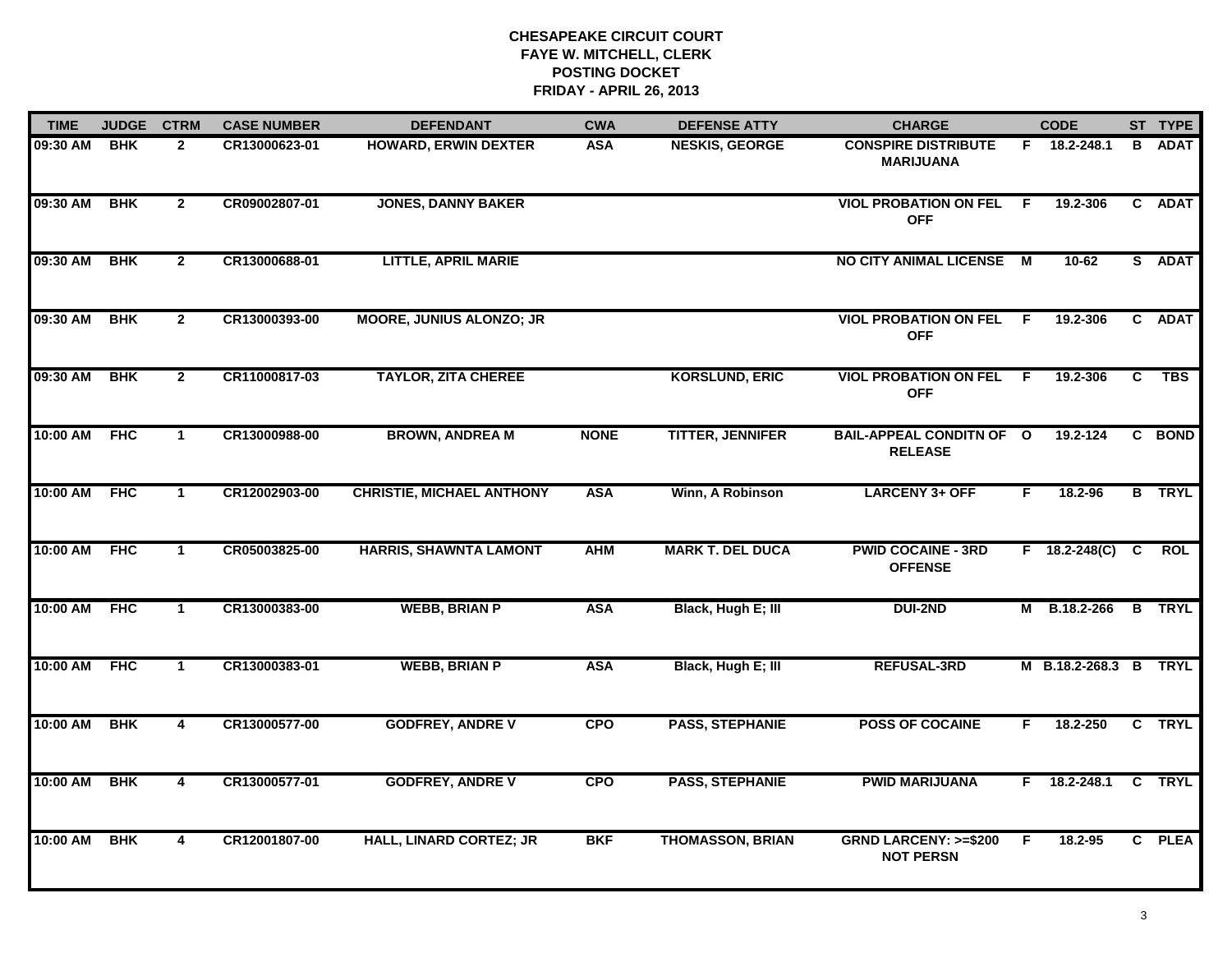| <b>TIME</b> | <b>JUDGE</b> | <b>CTRM</b>             | <b>CASE NUMBER</b> | <b>DEFENDANT</b>               | <b>CWA</b> | <b>DEFENSE ATTY</b>     | <b>CHARGE</b>                                         |    | <b>CODE</b> |              | ST TYPE     |
|-------------|--------------|-------------------------|--------------------|--------------------------------|------------|-------------------------|-------------------------------------------------------|----|-------------|--------------|-------------|
| 10:00 AM    | <b>BHK</b>   | 4                       | CR12001807-01      | <b>HALL, LINARD CORTEZ; JR</b> | <b>BKF</b> | <b>THOMASSON, BRIAN</b> | <b>STATUTORY BURGLARY</b>                             | F  | 18.2-91     | C.           | <b>PLEA</b> |
| 10:00 AM    | <b>BHK</b>   | $\overline{4}$          | CR12001807-02      | <b>HALL, LINARD CORTEZ; JR</b> | <b>BKF</b> | <b>THOMASSON, BRIAN</b> | <b>GRND LARCENY: &gt;=\$200</b><br><b>NOT PERSN</b>   | F  | 18.2-95     |              | C PLEA      |
| 10:00 AM    | <b>BHK</b>   | $\overline{4}$          | CR12001807-03      | <b>HALL, LINARD CORTEZ; JR</b> | <b>BKF</b> | <b>THOMASSON, BRIAN</b> | STLN PRPRTY: INT TO SELL F 18.2-108.01<br>$>= $200$   |    |             | $\mathbf{C}$ | <b>PLEA</b> |
| 10:00 AM    | <b>BHK</b>   | 4                       | CR12001807-04      | <b>HALL, LINARD CORTEZ; JR</b> | <b>BKF</b> | <b>THOMASSON, BRIAN</b> | <b>GRAND LARCENY</b>                                  | F. | 18.2-95     |              | C PLEA      |
| 10:00 AM    | <b>BHK</b>   | 4                       | CR12001807-05      | <b>HALL, LINARD CORTEZ; JR</b> | <b>BKF</b> | <b>THOMASSON, BRIAN</b> | <b>STATUTORY BURGLARY</b>                             | E  | 18.2-91     |              | C PLEA      |
| 10:00 AM    | <b>BHK</b>   | 4                       | CR12001807-06      | <b>HALL, LINARD CORTEZ; JR</b> | <b>BKF</b> | <b>THOMASSON, BRIAN</b> | <b>GRAND LARCENY</b>                                  | F. | 18.2-95     |              | C PLEA      |
| 10:00 AM    | <b>BHK</b>   | $\overline{4}$          | CR12001807-07      | <b>HALL, LINARD CORTEZ; JR</b> | <b>BKF</b> | <b>THOMASSON, BRIAN</b> | STLN PRPRTY: INT TO SELL F<br>$>= $200$               |    | 18.2-108.01 | C            | <b>PLEA</b> |
| 10:00 AM    | <b>BHK</b>   | $\overline{4}$          | CR12001807-08      | <b>HALL, LINARD CORTEZ; JR</b> | <b>BKF</b> | <b>THOMASSON, BRIAN</b> | <b>GRAND LARCENY</b>                                  | F  | $18.2 - 95$ |              | C PLEA      |
| 10:00 AM    | <b>BHK</b>   | $\overline{\mathbf{4}}$ | CR12001807-09      | <b>HALL, LINARD CORTEZ; JR</b> | <b>BKF</b> | <b>THOMASSON, BRIAN</b> | <b>STATUTORY BURGLARY</b>                             | F  | 18.2-91     |              | C PLEA      |
| 10:00 AM    | <b>BHK</b>   | $\overline{\mathbf{4}}$ | CR12001807-10      | <b>HALL, LINARD CORTEZ; JR</b> | <b>BKF</b> | <b>THOMASSON, BRIAN</b> | <b>GRAND LARCENY</b>                                  | F  | 18.2-95     |              | C PLEA      |
| 10:00 AM    | <b>BHK</b>   | $\overline{\mathbf{4}}$ | CR12001807-11      | <b>HALL, LINARD CORTEZ; JR</b> | <b>BKF</b> | <b>THOMASSON, BRIAN</b> | STLN PRPRTY: INT TO SELL F 18.2-108.01 C<br>$>= $200$ |    |             |              | <b>PLEA</b> |
| 10:00 AM    | <b>BHK</b>   | $\overline{4}$          | CR12001807-12      | <b>HALL, LINARD CORTEZ; JR</b> | <b>BKF</b> | <b>THOMASSON, BRIAN</b> | <b>STATUTORY BURGLARY</b>                             | E  | 18.2-91     |              | C PLEA      |
| 10:00 AM    | <b>BHK</b>   | $\overline{\mathbf{4}}$ | CR12001807-13      | <b>HALL, LINARD CORTEZ; JR</b> | <b>BKF</b> | <b>THOMASSON, BRIAN</b> | <b>GRAND LARCENY</b>                                  | F  | $18.2 - 95$ |              | C PLEA      |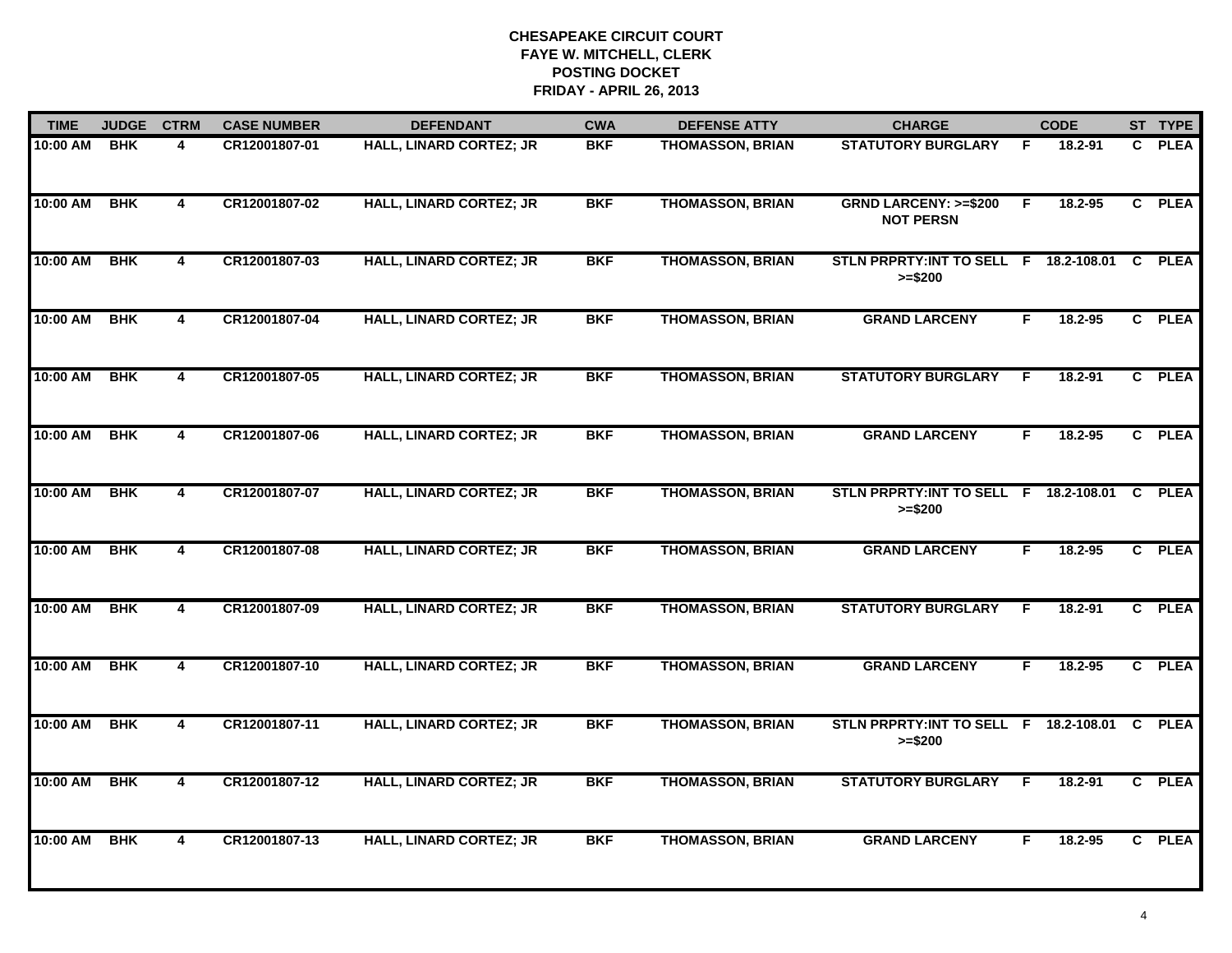| <b>TIME</b> | <b>JUDGE</b> | <b>CTRM</b>             | <b>CASE NUMBER</b> | <b>DEFENDANT</b>               | <b>CWA</b> | <b>DEFENSE ATTY</b>       | <b>CHARGE</b>                                     |    | <b>CODE</b>    |                | ST TYPE       |
|-------------|--------------|-------------------------|--------------------|--------------------------------|------------|---------------------------|---------------------------------------------------|----|----------------|----------------|---------------|
| 10:00 AM    | <b>BHK</b>   | 4                       | CR12001807-14      | <b>HALL, LINARD CORTEZ; JR</b> | <b>BKF</b> | <b>THOMASSON, BRIAN</b>   | <b>LARCENY W/INTENT TO</b><br><b>SELL</b>         |    | F 18.2-108.01  | C.             | <b>PLEA</b>   |
| 10:00 AM    | <b>BHK</b>   | $\overline{\mathbf{4}}$ | CR12001807-15      | HALL, LINARD CORTEZ; JR        | <b>BKF</b> | <b>THOMASSON, BRIAN</b>   | <b>STATUTORY BURGLARY</b>                         | F. | 18.2-91        |                | C PLEA        |
| 10:00 AM    | <b>BHK</b>   | 4                       | CR12001807-16      | <b>HALL, LINARD CORTEZ; JR</b> | <b>BKF</b> | <b>THOMASSON, BRIAN</b>   | <b>GRAND LARCENY</b>                              | F  | 18.2-95        |                | C PLEA        |
| 10:00 AM    | <b>BHK</b>   | 4                       | CR12001807-17      | <b>HALL, LINARD CORTEZ; JR</b> | <b>BKF</b> | <b>THOMASSON, BRIAN</b>   | <b>LARCENY OF FIREARM</b>                         | F  | 18.2-95        |                | C PLEA        |
| 10:00 AM    | <b>BHK</b>   | 4                       | CR12001807-18      | <b>HALL, LINARD CORTEZ; JR</b> | <b>BKF</b> | <b>THOMASSON, BRIAN</b>   | <b>LARCENY W/INTENT TO</b><br><b>SELL</b>         |    | F 18.2-108.01  |                | C PLEA        |
| 10:00 AM    | <b>BHK</b>   | 4                       | CR12001807-19      | <b>HALL, LINARD CORTEZ; JR</b> | <b>BKF</b> | <b>THOMASSON, BRIAN</b>   | <b>POSS OF FIREARM BY</b><br><b>FELON</b>         |    | $F$ 18.2-308.2 | $\overline{c}$ | <b>PLEA</b>   |
| 10:00 AM    | <b>BHK</b>   | $\overline{\mathbf{4}}$ | CR13000811-00      | <b>JOHNSON, IAN MICHAEL</b>    | <b>TNH</b> | <b>JONES, M COLSTON</b>   | <b>HIT &amp; RUN - PROPERTY</b><br><b>DAMAGE</b>  | F. | $C.46.2 - 894$ | $\overline{c}$ | <b>PLEA</b>   |
| 10:00 AM    | <b>BHK</b>   | $\overline{4}$          | CR13000839-00      | <b>MAYOLES, PETER J</b>        | <b>CPO</b> | Crook, Heather B          | <b>BAIL-APPEAL CONDITN OF O</b><br><b>RELEASE</b> |    | 19.2-124       |                | C BOND        |
| 10:00 AM    | <b>BHK</b>   | 4                       | CR13000296-00      | <b>MCCARY, ANNA T</b>          | <b>AEP</b> | <b>KUBOVCIK, ANDREW D</b> | <b>ASSAULT &amp; BATTER</b>                       | F  | $18.2 - 57$    |                | <b>B</b> TRYL |
| 10:00 AM    | <b>BHK</b>   | 4                       | CR13000296-01      | <b>MCCARY, ANNAT</b>           | <b>AEP</b> | <b>KUBOVCIK, ANDREW D</b> | <b>DUI1ST</b>                                     | М  | A.18.2-266     | $\overline{B}$ | <b>TRYL</b>   |
| 10:00 AM    | <b>BHK</b>   | 4                       | CR13000296-02      | <b>MCCARY, ANNA T</b>          | <b>AEP</b> | <b>KUBOVICK, ANDREW D</b> | <b>REFUSAL</b>                                    | М  | 18.2-268.3     | B              | <b>TRYL</b>   |
| 10:00 AM    | <b>BHK</b>   | 4                       | CR13000215-00      | <b>MORRIS, GILBERT WAYNE</b>   | <b>WHC</b> | <b>STEIN, ARIEL L</b>     | <b>LARCENY 3+ OFF</b>                             | F  | 18.2-96        | $\overline{B}$ | <b>MOT</b>    |
| 10:00 AM    | <b>BHK</b>   | 4                       | CR13000769-00      | <b>NATALE, MARIA MELINDA</b>   | <b>BKF</b> | <b>NICHOLAS, LESLIE A</b> | <b>UNAUTH USE OF MOTOR</b><br><b>VEHICLE</b>      | F  | 18.2-102       | B              | <b>TRYL</b>   |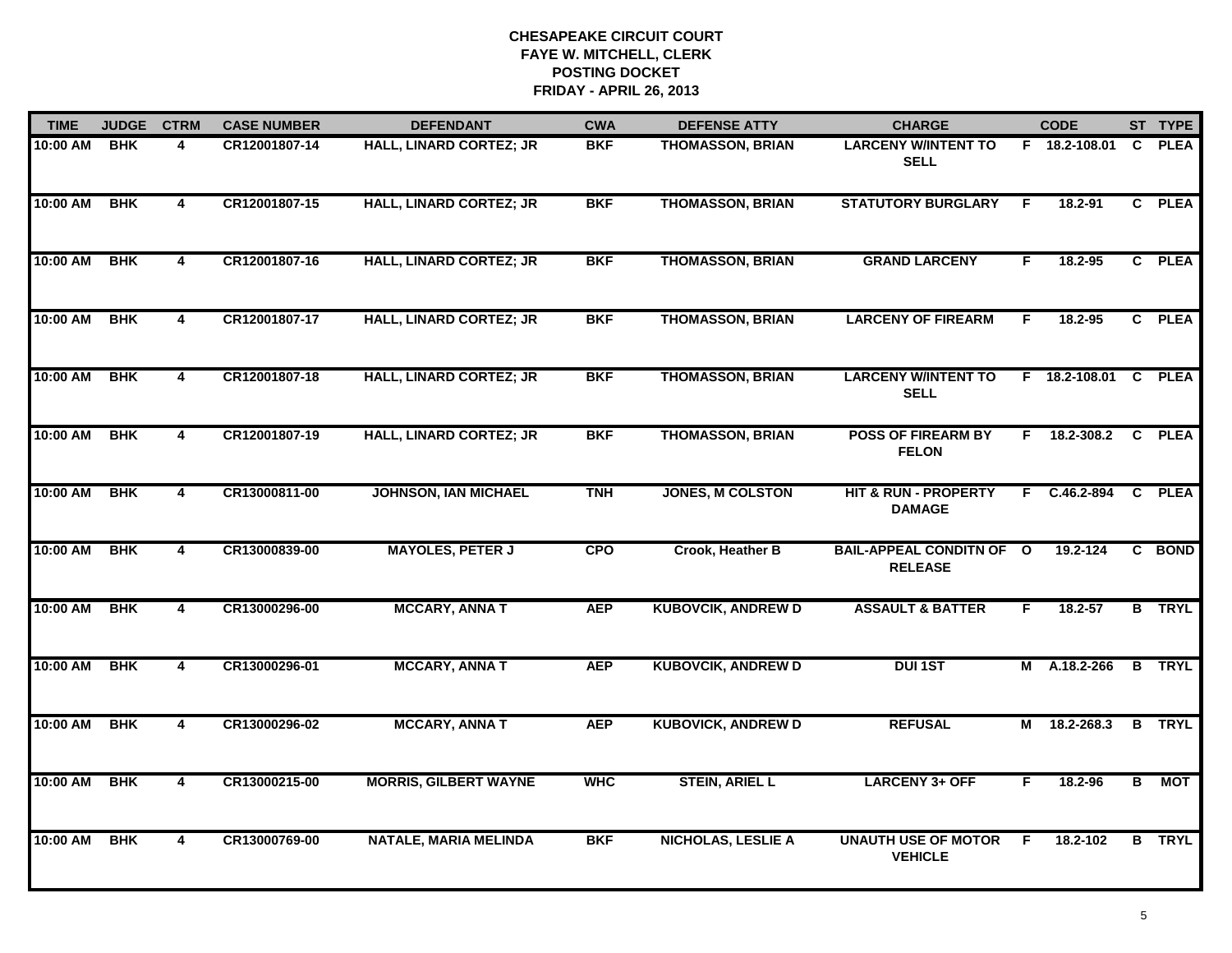| <b>TIME</b> | <b>JUDGE</b> | <b>CTRM</b>    | <b>CASE NUMBER</b> | <b>DEFENDANT</b>                   | <b>CWA</b> | <b>DEFENSE ATTY</b>     | <b>CHARGE</b>                                     |     | <b>CODE</b> |                         | ST TYPE       |
|-------------|--------------|----------------|--------------------|------------------------------------|------------|-------------------------|---------------------------------------------------|-----|-------------|-------------------------|---------------|
| 10:00 AM    | <b>BHK</b>   | 4              | CR13000368-01      | <b>RICHARDSON, KION M</b>          | <b>DAW</b> | <b>MORRIS, DIALLO</b>   | <b>POSS PARAPHERNALIA</b>                         | М   | 54.1-3466   |                         | <b>B</b> TRYL |
| 10:00 AM    | <b>BHK</b>   | 4              | CR13000368-02      | <b>RICHARDSON, KION M</b>          | <b>DAW</b> | <b>MORRIS, DIALLO</b>   | DRIVING ON SUSPEND O/L                            | M   | B.46.2-301  | В                       | <b>TRYL</b>   |
| 10:00 AM    | <b>BHK</b>   | 4              | CR13000368-00      | <b>RICHARDSON, KION MARQUINTIN</b> | <b>DAW</b> | <b>MORRIS, DIALLO</b>   | <b>POSS SCH I OR II CONTR</b><br><b>SUB</b>       | F   | 18.2-250    |                         | <b>B</b> TRYL |
| 10:00 AM    | <b>BHK</b>   | 4              | CR12003122-00      | <b>RIDDICK, WALTER; IV</b>         | <b>ANM</b> | <b>COOPER, WANDA</b>    | <b>SODOMY: VICTIM &lt;13 YRS</b>                  | - F | 18.2-67.1   | C                       | C             |
| 10:00 AM    | <b>BHK</b>   | 4              | CR05000088-00      | <b>ROSCOE, RONNIE DAMONE</b>       | <b>TNH</b> | <b>ROBERT WEGMAN</b>    | <b>PWID COCAINE</b>                               | F.  | 18.2-248    | $\overline{\mathbf{B}}$ | <b>ROL</b>    |
| 10:00 AM    | <b>BHK</b>   | $\overline{4}$ | CR06002890-00      | <b>ROSCOE, RONNIE DAMONE</b>       | <b>TNH</b> | <b>ERIC CRONIN</b>      | <b>POSSESS COCAINE</b>                            | F.  | 18.2-250    | C.                      | <b>ROL</b>    |
| 10:00 AM    | <b>BHK</b>   | 4              | CR10001664-00      | <b>ROSCOE, RONNIE DAMONE</b>       | <b>TNH</b> | <b>ORTIZ, KATHY</b>     | <b>DUI</b>                                        | Μ   | A.18.2-266  | B                       | <b>ROL</b>    |
| 10:00 AM    | <b>BHK</b>   | 4              | CR12002962-00      | <b>SCARBOROUGH, JAYLIN LANIQUE</b> | <b>WHC</b> | <b>HOLDER, JOSHUA</b>   | <b>PETIT LARCENY &lt;\$5</b><br><b>PICKPOCKET</b> | F.  | 18.2-96     |                         | <b>B</b> TRYL |
| 10:00 AM    | <b>BHK</b>   | 4              | CR13000069-00      | <b>TURNER, WILLIAM E</b>           | <b>TNH</b> | <b>TITTER, JENNIFER</b> | <b>EMBEZZLEMENT</b>                               | F.  | 18.2-111    | B                       | <b>PLEA</b>   |
| 10:00 AM    | <b>BHK</b>   | 4              | CR12002592-00      | <b>WILLIAMS, MELVIN DEMOND</b>     | <b>CPO</b> | <b>BASHARA, CHARLES</b> | 44/35 SP                                          |     | A.46.2-875  | - S                     | <b>UA</b>     |
| 10:00 AM    | <b>RDS</b>   | 6              | CR13000630-00      | <b>BALLARD, JAMES NORMAN; III</b>  | PLC        |                         | <b>DEFECTIVE EQUIPMENT</b><br><b>GENERALLY</b>    |     | 46.2-1003   |                         | S TRYL        |
| 10:00 AM    | <b>RDS</b>   | 6              | CR13000499-00      | <b>BALLARD, LEATHA A</b>           | <b>SMK</b> | <b>JONES, M COLSTON</b> | <b>PETIT LARCENY</b>                              | M   | $46 - 15$   |                         | S TRYL        |
| 10:00 AM    | <b>RDS</b>   | 6              | CR13000582-00      | <b>BEAUBIEN, MATTHEW I</b>         | <b>SMK</b> | <b>DEL DUCA, MARK</b>   | <b>DUI 2ND</b>                                    | М   | B.18.2-266  | $\mathbf{B}$            | <b>TRYL</b>   |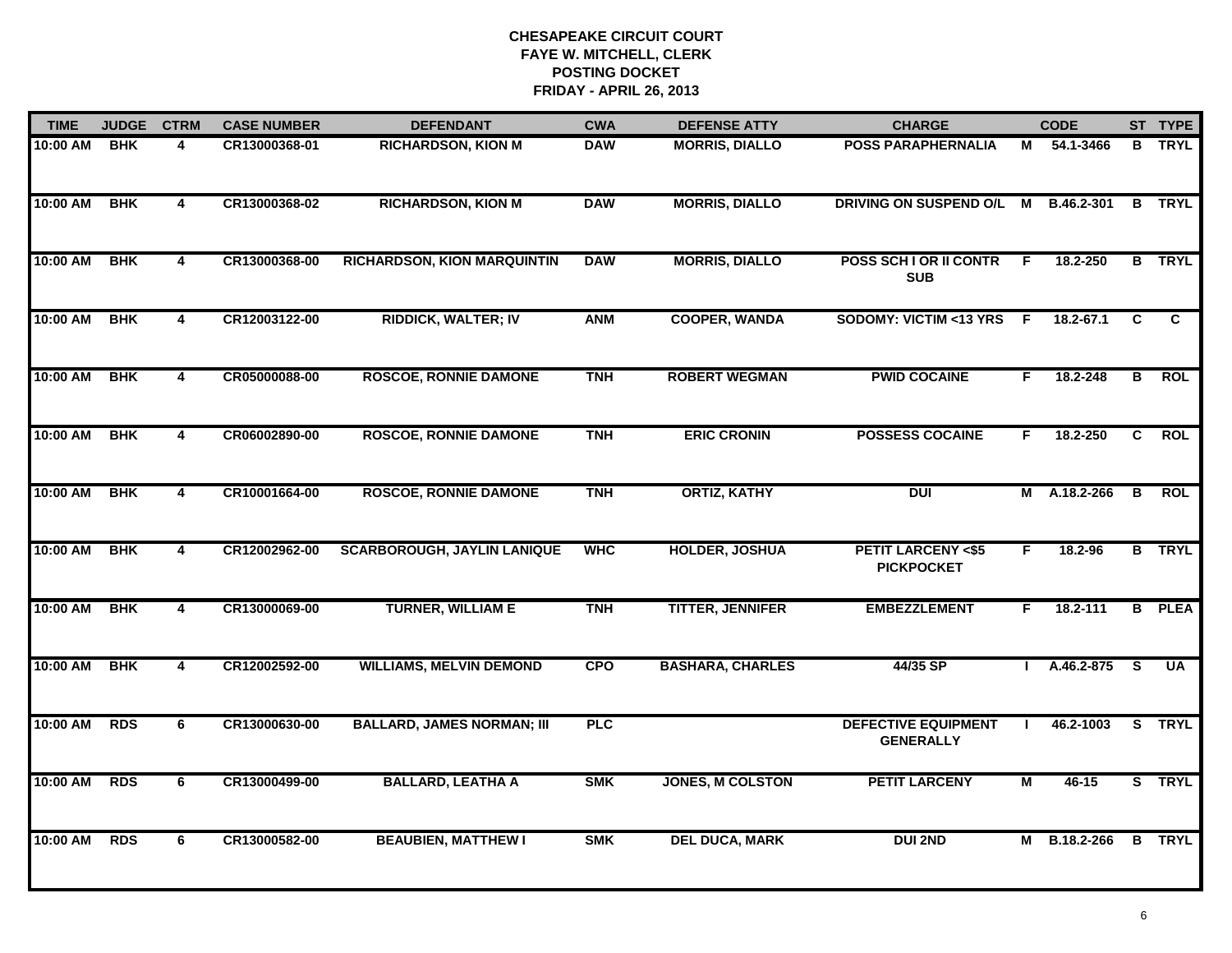| <b>TIME</b> | <b>JUDGE</b> | <b>CTRM</b> | <b>CASE NUMBER</b> | <b>DEFENDANT</b>                | <b>CWA</b> | <b>DEFENSE ATTY</b>     | <b>CHARGE</b>                                     |              | <b>CODE</b>       |              | ST TYPE                |
|-------------|--------------|-------------|--------------------|---------------------------------|------------|-------------------------|---------------------------------------------------|--------------|-------------------|--------------|------------------------|
| 10:00 AM    | <b>RDS</b>   | 6.          | CR07003257-00      | <b>BRYANT, ABEL GARNELL</b>     | <b>SMK</b> | <b>ANDREW KUBOVCIK</b>  | <b>DUI (2ND OFF)</b>                              | M            | <b>B.18.2-266</b> | $\mathbf{o}$ | <b>SC</b>              |
| 10:00 AM    | <b>RDS</b>   | 6           | CR07R03257-00      | <b>BRYANT, ABEL GARNELL</b>     | <b>SMK</b> |                         | <b>CONTEMPT - FTC ASAP</b>                        | М            | 18.2-456          | $\mathbf{o}$ | $\overline{\text{sc}}$ |
| 10:00 AM    | <b>RDS</b>   | 6           | CR13000631-00      | <b>CASEY, SALVATORE T</b>       | <b>PLC</b> |                         | <b>IMPROP DISPLAY OF TAGS</b>                     |              | 46.2-715          |              | S TRYL                 |
| 10:00 AM    | <b>RDS</b>   | 6           | CR13000716-00      | <b>CLINTON, VICTORIA SELENE</b> | <b>PLC</b> |                         | DRV ON SUSP LICENSE 2ND M<br><b>OFF</b>           |              | <b>B.46.2-301</b> |              | <b>B</b> TRYL          |
| 10:00 AM    | <b>RDS</b>   | 6           | CR13000716-01      | <b>CLINTON, VICTORIA SELENE</b> | <b>PLC</b> |                         | <b>FTA ADAT</b>                                   | М            | 18.2-456          | B            | <b>CAP</b>             |
| 10:00 AM    | <b>RDS</b>   | 6           | CR13000633-00      | <b>DENARDO, MYLES ANTHONY</b>   | <b>PLC</b> |                         | <b>DEFECTIVE EQUIPMENT</b><br><b>GENERALLY</b>    |              | 46.2-1003         | S.           | <b>TRYL</b>            |
| 10:00 AM    | <b>RDS</b>   | 6           | CR11003161-00      | <b>GILES, WINDELL E; JR</b>     | <b>PLC</b> | <b>TITTER, JENNIFER</b> | S/C CONTEMPT FTA 9/13/11 M                        |              | 18.2-456          |              | C TRYL                 |
| 10:00 AM    | <b>RDS</b>   | 6           | CR11003161-01      | <b>GILES, WINDELL E; JR</b>     | <b>PLC</b> | <b>JONES, COLSTON</b>   | <b>FAIL TO APPEAR TRIAL</b>                       | М            | 18.2-456          | C            | <b>CAP</b>             |
| 10:00 AM    | <b>RDS</b>   | 6           | CR13000571-00      | <b>HAMLIN, CARLITO SANCHEZ</b>  | <b>SMK</b> |                         | <b>ASSAULT &amp; BATTERY-FAM</b><br><b>MEMBER</b> | M            | 18.2-57.2         |              | <b>B</b> TRYL          |
| 10:00 AM    | <b>RDS</b>   | 6           | CR13000586-00      | <b>JAMES, ROBERT PHILLIP</b>    | PLC        |                         | <b>EXP REG</b>                                    |              | 46.2-646          |              | S TRYL                 |
| 10:00 AM    | <b>RDS</b>   | 6           | CR12002570-01      | <b>JOHNS, APRIL D</b>           | <b>SMK</b> |                         | <b>FTC-ASAP SC RULE</b>                           | М            | 18.2-456          |              | SC                     |
| 10:00 AM    | <b>RDS</b>   | 6           | CR13000503-00      | <b>JOHNSON, GREGORY R</b>       | <b>SMK</b> |                         | <b>PARKING IN FIRE LANE</b>                       | $\mathbf{L}$ | 74-243            |              | S TRYL                 |
| 10:00 AM    | <b>RDS</b>   | 6           | CR12002669-00      | <b>JONES, DESHAWN TERRILL</b>   | PLC        |                         | <b>SUSP OL</b>                                    | М            | B.46.2-301        |              | <b>B</b> TRYL          |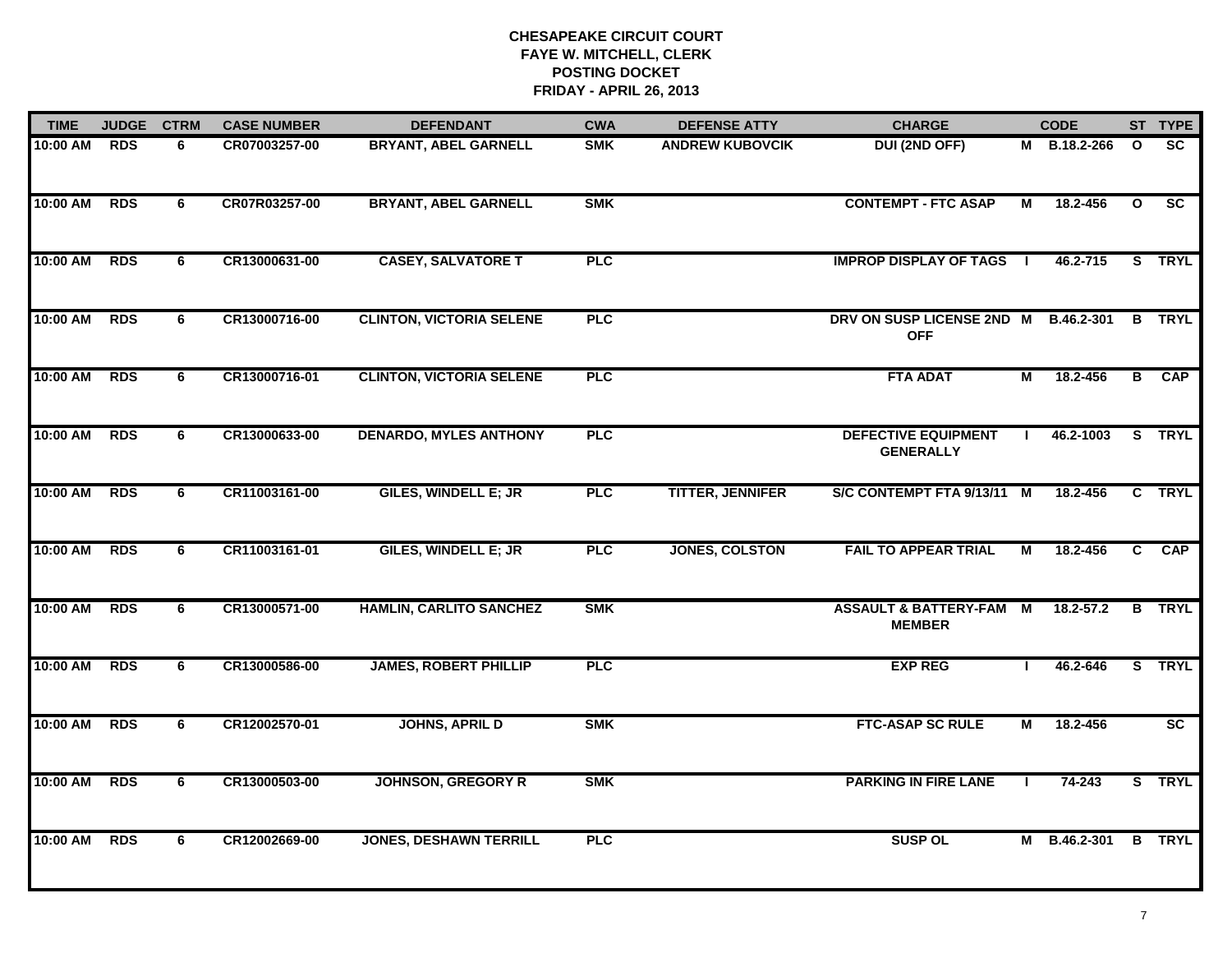| <b>TIME</b> | <b>JUDGE</b> | <b>CTRM</b> | <b>CASE NUMBER</b> | <b>DEFENDANT</b>            | <b>CWA</b> | <b>DEFENSE ATTY</b>         | <b>CHARGE</b>                                        |                | <b>CODE</b>       |   | ST TYPE         |
|-------------|--------------|-------------|--------------------|-----------------------------|------------|-----------------------------|------------------------------------------------------|----------------|-------------------|---|-----------------|
| 10:00 AM    | <b>RDS</b>   | 6           | CR13000385-00      | <b>LEWIS, BRIAN A</b>       | <b>SMK</b> | <b>BALES, PATRICK</b>       | <b>SOLICIT PROSTITUTION</b>                          | М              | 18.2-346          |   | S TRYL          |
| 10:00 AM    | <b>RDS</b>   | 6           | CR13000688-00      | <b>LITTLE, APRIL MARIE</b>  | <b>SMK</b> |                             | <b>DOG AT LARGE</b>                                  | M              | $10-42$           |   | S TRYL          |
| 10:00 AM    | <b>RDS</b>   | 6           | CR12002789-01      | <b>LONAS, JESSICA R</b>     | <b>SMK</b> | <b>JONES, M COLSTON</b>     | <b>FTC-ASAP</b>                                      | М              | 18.2-456          |   | $\overline{SC}$ |
| 10:00 AM    | <b>RDS</b>   | 6           | CR13000643-00      | <b>MARHANKA, WILLIAM M</b>  | <b>SMK</b> | <b>DICKERSON, DAN</b>       | <b>ASSAULT &amp; BATTERY-FAM</b><br><b>MEMBER</b>    | $\blacksquare$ | $18.2 - 57.2$     |   | <b>B</b> TRYL   |
| 10:00 AM    | <b>RDS</b>   | 6           | CR13000636-00      | <b>MCIVOR, COLM ANTHONY</b> | <b>SMK</b> | <b>ANDREWS, MARK</b>        | <b>FOLLOW TOO CLOSE</b>                              | М              | 46.2-816          |   | S TRYL          |
| 10:00 AM    | <b>RDS</b>   | 6           | CR11000507-01      | <b>NASH, LUCAS W</b>        | <b>SMK</b> |                             | <b>FTC-ASAP</b>                                      | $\overline{M}$ | 18.2-456          |   | S TRYL          |
| 10:00 AM    | <b>RDS</b>   | 6           | CR11000507-02      | <b>NASH, LUCAS W</b>        | <b>SMK</b> |                             | <b>FAIL TO APPEAR;</b><br><b>CONTEMPT</b>            | М              | 18.2-456          | B | <b>CAP</b>      |
| 10:00 AM    | <b>RDS</b>   | 6           | CR13000548-00      | PETTRY, JOHNATHON W         | <b>PLC</b> | <b>JONES, M COLSTON</b>     | POSS OF MARIJUANA-1ST M 18.2-250.1<br><b>OFFENSE</b> |                |                   |   | S TRYL          |
| 10:00 AM    | <b>RDS</b>   | 6           | CR13000639-00      | POPE, VANESSA L             | <b>PLC</b> | Jones, David L              | <b>OBSTRUCT W/FORCE</b>                              |                | $M = 46-208(B)$   |   | <b>B</b> TRYL   |
| 10:00 AM    | <b>RDS</b>   | 6           | CR13000637-00      | <b>SMITH, EBONY MARIE</b>   | PLC        |                             | 72/55 SP                                             |                | M G.46.2-870      |   | S TRYL          |
| 10:00 AM    | <b>RDS</b>   | 6           | CR13000381-00      | <b>TURNER, ROBERT E</b>     | <b>SMK</b> | <b>HAGANS, ROBERT F; JR</b> | <b>SUSP OL</b>                                       |                | M B.46.2-301      |   | S TRYL          |
| 10:00 AM    | <b>RDS</b>   | 6           | CR13000381-01      | <b>TURNER, ROBERT E</b>     | <b>SMK</b> |                             | 33/25 SP                                             |                | A.46.2-874 S TRYL |   |                 |
|             |              |             |                    |                             |            |                             |                                                      |                |                   |   |                 |